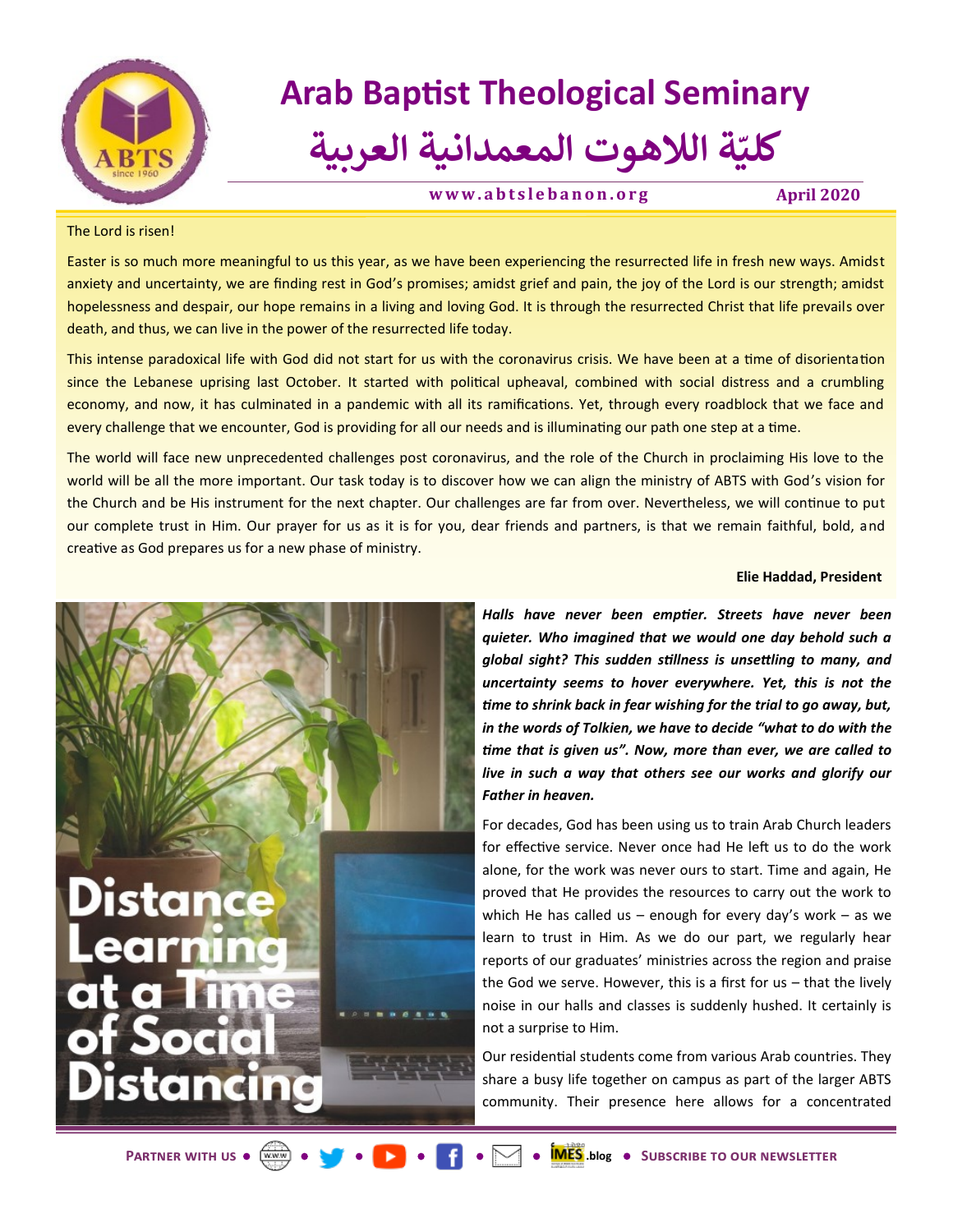### **ABTS Newsletter April 2020**



formational family to them; and then, we part at graduation. Many Arab ministry workers, however, do not have the freedom of putting the ministry on hold to receive training in Lebanon. Therefore, to increase our impact and reach potential leaders who are unable to study in the residential

. . . . . . . . . .

program, we launched the Certificate in Ministry online program in 2015, which is comparable to our one-year Certificate in Theology program and which was recently accredited by the European Council for Theological Education (ECTE). We have 95 registered online students for this term.

We are thankful for the possibility of online theological education, especially now, as we go through a period of physical distancing. We are thankful that God is walking us through as we are working towards a full distance learning online program, which allows online students to go for a two-year or a threeyear degree. Because of this, we are now able to move our residential students' education online for the balance of this academic year. In turn, this will accelerate the launch of a complete Bachelor of Theology through the distance-learning program.

"COVID-19 has accelerated the process, not more," Walid Zailaa, Assistant Professor of Old Testament, Leader of Academic Programs and Head Librarian, shares,

Because we believe in the local church, ABTS has been training faithful men and women in theological education for effective service in the Arab world. Our next move is to launch the full Bachelor of Theology distance-leaning online program by 2021. The current crisis has forced us in that direction earlier than expected. Faculty will be teaching our residential students online using the platform we have been developing. It is, indeed, a great privilege to work with ABTS faculty who are one step ahead of the crisis.

On April 8, our residential students officially resumed their

as they become family to -formal components including theological reflections over a us, and we become period of 12 weeks. At the same time, prior to the start of every experience academic year online. They are currently taking courses and non week, each faculty member reviews the online unit he/she is teaching. This becomes part of a review plan for the online program, which is a tremendously significant step, as we plan to launch the whole Bachelor of Theology program online.

. . . . .

This transition certainly hasn't been easy for our students, but they are grateful to resume their training in such circumstances. Those who could not return home remain confined to their dorm rooms after having gotten used to the busy community life on campus and in their individual ministries. The abrupt shift hasn't been easy for those who made it home as well. They have had to resettle once more and to alter their lifestyles. In all this, they have been hopeful, looking unto God who is in control.

A third-year student from Egypt shares that his trip back home was smooth. He is in quarantine with his family as he resumes his online ministry.

I am ready and excited to resume my studies online and to take my remaining credits. We have already learned the basics of online learning, and our module courses have begun. This is my final year. Of course, I would have preferred closure rather than an abrupt goodbye to the people on campus, but truly, the seminary made the right decision in sending us back home. I am currently confined to my house; the upside is I have more time to study.

A second-year student from Morocco is currently on campus with his wife because airports shut down before they could fly home. He says,

Online education is perfect for such times. The courses allow for discussion and interaction, which



**studying online from ABTS dorms.**

**[Partner with us](https://abtslebanon.org/partner-with-us/) [.blog](https://abtslebanon.org/imes-blog/) [Subscribe to our newsletter](https://abtslebanon.org/newsletter-signup/)**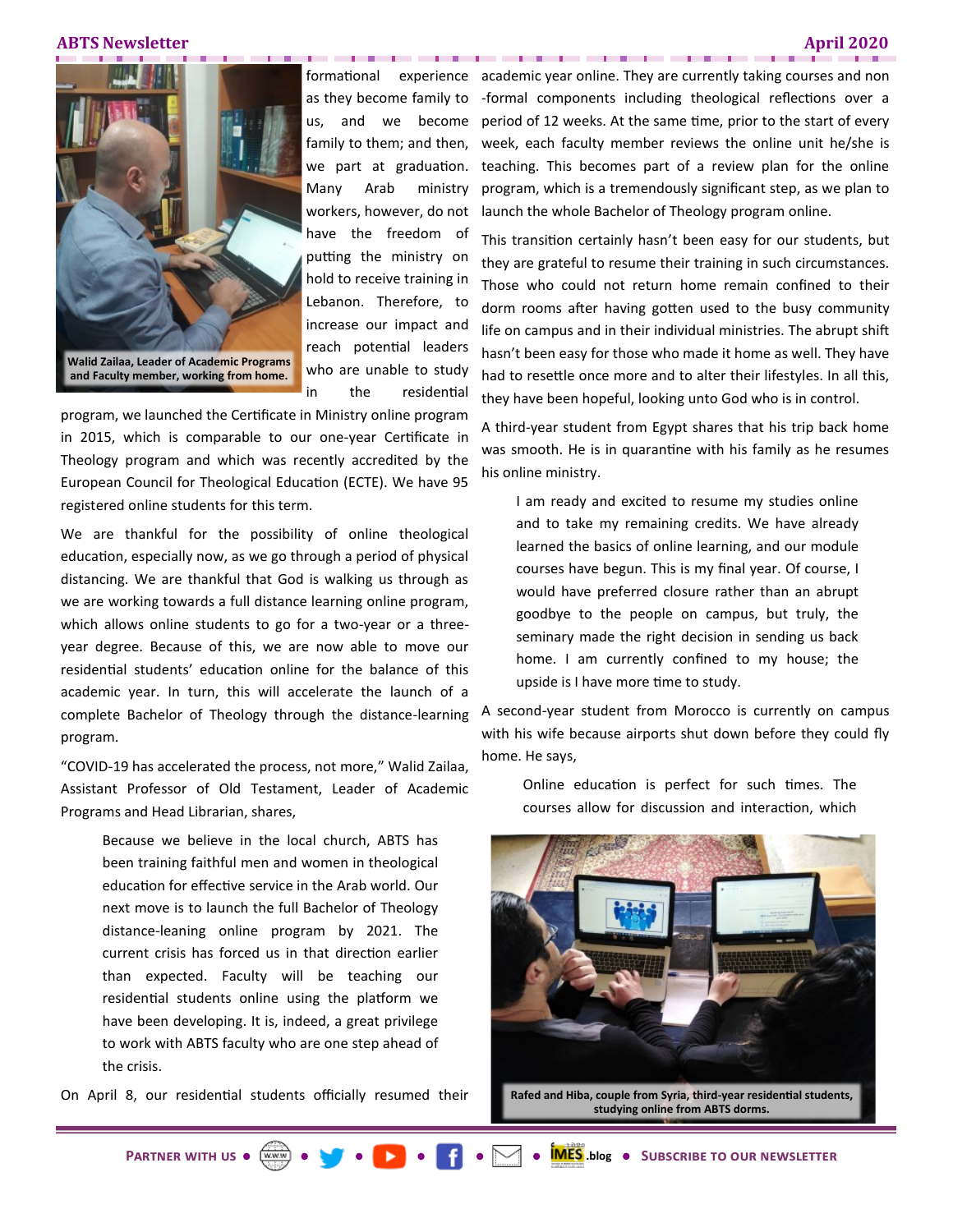### **ABTS Newsletter April 2020**

. . . . .

in turn, allows us to benefit from one another's experiences. Things are not exactly easy for us as we face lockdown away from our loved ones. At the same time, God is broadening our perspective as we try to serve Him online.

. . . .

**We praise God for allowing our residential students to meet again as a community through the online platforms. We pray that both, our students and our faculty members, cope well with this migration! We know God has already been preparing us for today, and He will certainly teach us to do things differently as we continue to partake in His mission. The work is plentiful in the region, even more so now. As the world comes out of this pandemic, it will be facing challenges of a new order. This makes the role of our churches, and consequently the leaders we are training, even more crucial.** 



**Second-year residential students from Sudan studying online from ABTS dorms.**

## **They Make the Valley of Tears a Place of Springs** Mike Kuhn shares about God's work through the Sudanese Church

. . . . . . . . . . . . . .

*The Church in Sudan is not wasting time. They venture to unreached areas with the gospel. They distribute Bibles. They actively seek to further the Kingdom. They did not cower when religious freedom was limited. Outnumbered yet not outfought, the ripples of their faith continue to widen in the country.* 

*From March 7 to 13, Mike Kuhn visited Sudan and met several of our graduates. Mike and his wife Stephanie left to the States in 2018 after having served with us for six years. During his time in Lebanon, Mike had served as an Assistant Professor in Discipleship and Biblical Theology at ABTS and now he continues to be part of our adjunct faculty.* 

### **Could you share with us about your current ministry?**

Even when I was at ABTS, I was with a mission called World Outreach, and part of that is the International Theological Education Network (ITEN). Since leaving Lebanon and coming back to the US, I have continued working with ITEN. This group partners with indigenous training movements. Sometimes they are academic movements; sometimes they are church based. We are trying to

partner in effective ways with leadership development for churches that are working among the least reached people. That is why I went to Sudan.

### **How was your trip to Sudan, and what did you do there?**

This was my first time to Sudan, so the people there helped me understand the situation better. They were so kind to welcome me as their guest. The fact that I speak Arabic and the fact that I have a background of many years in Egypt and North Africa helped a lot. Talal [ABTS graduate] was my guide and my host. He helped me and my colleague meet the different leaders in Sudan.

While we were there, we met with several training movements and seminaries including a wonderful visionary group called Faith Institute, who train people from different denominations. The Church in Sudan gives me much hope. It is very active despite the political developments and the economic situation.

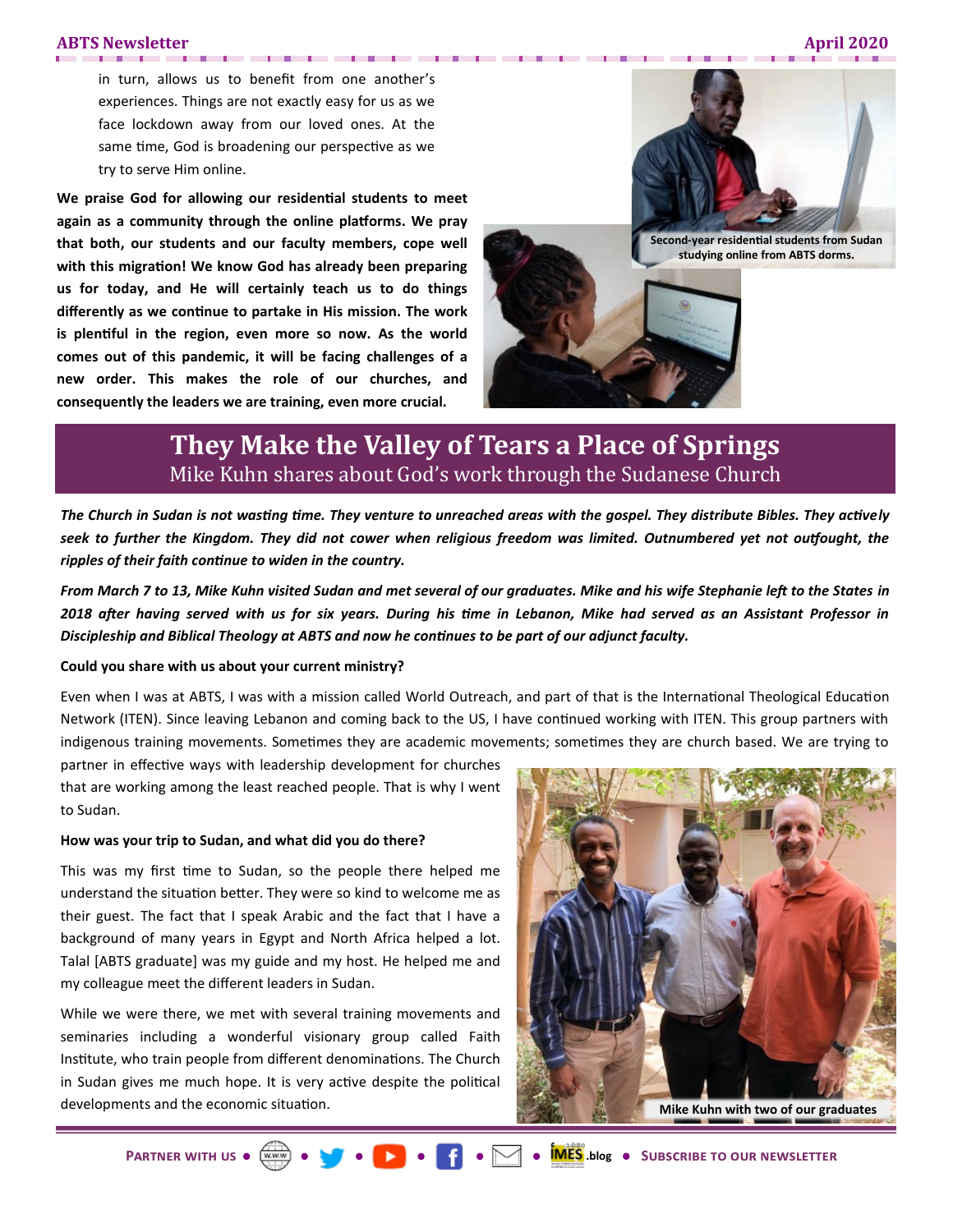. . . .



**Mike with Fouad, our graduate, and his wife**

### **How did you see the fruit of theological training in the Sudanese leaders you once taught?**

I saw some of my former students and other ABTS graduates I had never taught like Pastor Hafez Fessaha of Bahri Evangelical church. ABTS should really feel gratified because many ABTS graduates are scattered throughout Sudan.

These people are ministering in diverse ways. Habil, for instance, is ministering in the Anglican Church. He's involved in pastoral leadership and training. Fouad is an Evangelist in his church and remains active in leading worship. Sam is hoping to serve in the Nuba Mountains. Makki is waiting for the Lord's open door, but while he waits, he's involved in the local church. Hanna and Nabila continue to teach and disciple actively. ABTS is really fulfilling its vision, and these Sudanese are ministering in the churches very humbly. They are taking leadership roles in their local churches and enriching the ministry there. I was extremely proud of ABTS and grateful that I had those years teaching there – and that I remain associated with ABTS.

Talal asked us to share with his discipleship group. He takes 25 different students through intensive discipleship. He doesn't do all the teaching; he has different pastors and leaders teaching on different topics. What I saw there in Talal was the value of shared leadership,

the value of academic excellence, the value of interdenominational ministry, and the value of discipleship and forming leaders.

### **What are some of the most exciting things about God's work in Sudan?**

Sudan is in a three-year transition to democratic elections. Of course, during the former regime, the church suffered in different ways. Much of the church property was taken – not just by the regime, but the instability in the country proliferated land disputes.

The faithfulness of the Church, though they are a tiny minority, encouraged me most. These Christians are building their ministries and reaching out with the gospel. I heard many stories of non-Christians coming to Christ through them. They were an example to me. I think they can be an example to Christians in America and in Lebanon.

I heard there is fruitful ministry in Darfur, a part of Sudan that suffered during recent conflicts. As Christians serve them, they begin to understand that Jesus came to set the captive free. The Church has a great potential to be a light – a source of human rights and equality in Sudan. I think it's a moment of hope for Darfur, and a moment of hope for Sudan.

### **Do you have prayers or hopes for the ministry in Sudan?**

What the Sudan Church needs is trained leaders who are not just academic leaders but also ministry leaders. Their heart is in

ministry. I think ABTS is uniquely positioned to do that because of all those Sudanese graduates. My prayer is that Lebanon and ABTS will continue and even be a greater blessing to Sudan.

**We praise God that we had the opportunity to equip and to learn from these Sudanese church leaders. We are humbled at how an Unlimited God uses limited people to accomplish His great work. We pray that our Sudanese students continue to be salt and light to their communities.** 



ABTS is a ministry of the [Lebanese Society for Educational and Social Development](http://www.lsesd.org) (LSESD). ABTS and LSESD benefit from the support of [MEBO,](http://www.mebo.org) a 501(c)(3) corporation based in Atlanta, GA, that coordinates efforts among our US friends.